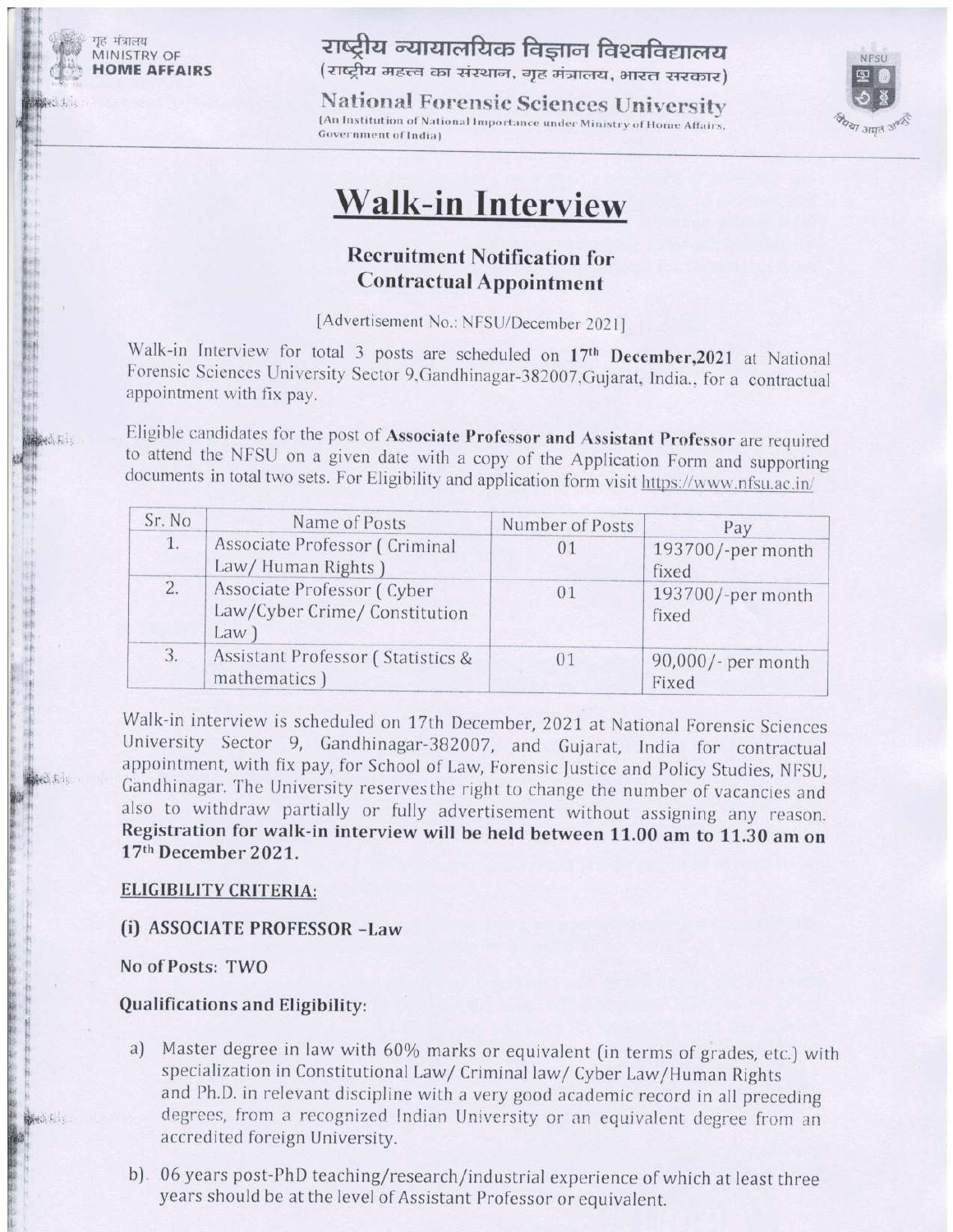मंत्रालय **AINISTRY OF HOME AFFAIRS** 

## राष्टीय न्यायालयिक विज्ञान विश्वविद्यालय

(राष्ट्रीय महत्त्व का संस्थान, गृह मंत्रालय, भारत सरकार)

**National Forensic Sciences University** (An Institution of National Importance under Ministry of Home Affairs, **Government** of India)



The candidate should have demonstrated very good experience of research and  $\mathcal{C}$ guidance of postgraduate and Ph.D. students, publications in reputed journals and conferences, course development and other recognized relevant professional activities. It is desirable that the candidate has received external funding for research. The criteria of guidance of students may be relaxed for candidates from industry with excellent research record.

#### (ii) ASSISTANT PROFESSOR - Statistics & mathematics

No of Posts: One

#### Qualifications and Eligibility:

a) Master degree in Mathematics/Statistics with 60% marks or equivalent (in terms of grades, etc.) and Ph.D. in relevant discipline with a very good academic record in all preceding degrees, from a recognized Indian University or an equivalent degree from an accredited foreign University.

#### 3. TERMS AND CONDITIONS:

- a) Proposed contract for each post shall be for one year from the date of joining and may be extended up to three years based upon the performance of the candidate.
- b) Contractual appointment on such post shall not entitle the candidate to be treated as regular employee of the University.
- c) Such contractual appointment shall be treated purely as ad-hoc and temporary.
- d) Candidates selected for such contractual posts will be required to execute an agreement with the University.
- e) Such appointee will be entitled to leave on pro-rata basis in a calendar year as per University norms applicable for such posts.
- The prescribed qualification and experience will be minimum, and the mere fact that a candidate possessing the same will not entitle him/her for being called for interview. The University will have the right to restrict the number of candidates to be called for interview, based on the recommendations of the Screening Committee constituted as per the Regulations for this purpose, to a reasonable number on the basis of qualifications and experience higher than the minimum prescribed or by any other condition that it may deem fit.
- g) The Scrutiny Committee for applications may evolve criteria for short listing the candidates to be called for the interview as per the UGC LGovernment / University norms in consultation with the Vice Chancellor of NHSU: **Vuller**

图 8

 $-$  the UCC quidolings  $2016$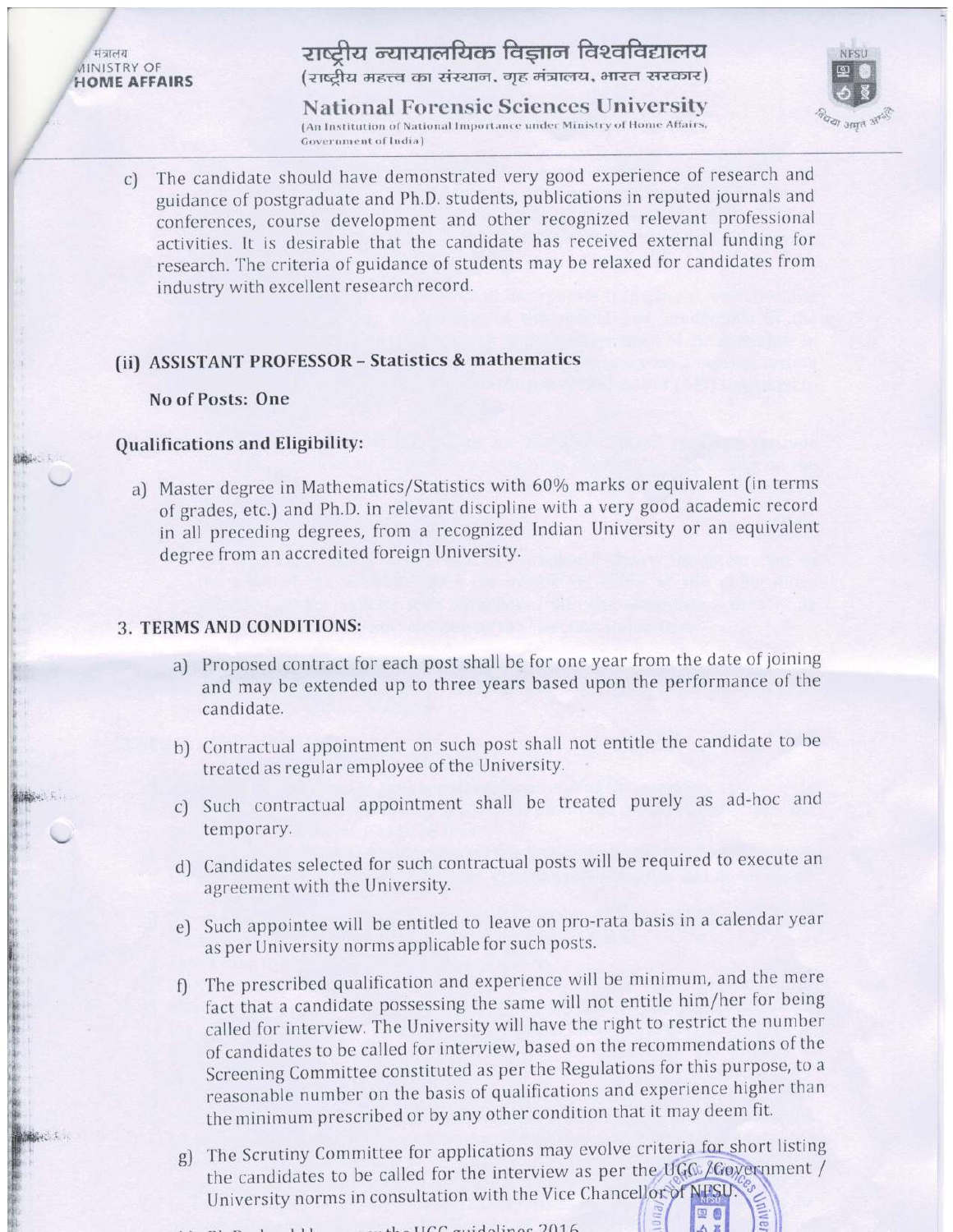मंत्रालय **AINISTRY OF HOME AFFAIRS** 

**BOSCHOOL** 

### राष्ट्रीय न्यायालयिक विज्ञान विश्वविद्यालय (राष्ट्रीय महत्त्व का संस्थान, गृह मंत्रालय, भारत सरकार)

**National Forensic Sciences University** (An Institution of National Importance under Ministry of Home Affairs, **Government of India)** 



Differently-abled (Physically and visually challenged) categories for the purpose of eligibility and for assessing good academic record during direct recruitment to teaching positions. Rounding off of marks to make it to 55% or 50% as the case may be through grace mark procedure etc., by universities is not permissible for claiming relaxation.

- The overall selection procedure shall incorporate transparent, objective and  $i$ credible methodology of analysis of the merits and credentials of the applicants based on weightage given to the performance of the candidate in different relevant dimensions and his/her performance on a scoring system Performa, based on the Academic Performance Indicators (API) indicated in the Application Form.
- k) University may assess the ability for teaching and/or research aptitude through a seminar or lecture in a classroom situation or discussion on the capacity to use the latest technology in teaching and research at the interview stage.
- The publications may be provided to the subject experts for assessment at  $\prod$ the time of the interview and the evaluation score of the publications provided by the experts may be factored into the weightage scores while finalizing the outcome of selection by the selection committee.
- m) The Selection Committee, after considering a candidate may, if it is of the opinion that he or she will be a suitable choice for the next lower post, can make such recommendations.

#### **GENERAL INFORMATION**

- a) No TA/DA shall be paid to the candidates for attending the interview.
- b) In case of any dispute/ambiguity that may occur in the process of selection, the decision of the University shall be final.
- c) Candidates are advised to satisfy themselves before coming for walk-in interview that they possess at least the minimum essential qualifications laid down in the advertisement.
- d) No correspondence will be entertained from candidates regarding result of interview and reasons for not being called for an interview.
- e) Canvassing in any form will be a disqualification.
- f) No interim correspondence shall be entertained.
- g) The University reserves the right not to fill up any of the vacancies advertised if the circumstances so warrant. Any consequential vacancies arising at the time of interview may also be filled up from the available candidates. The number of positions is thus open to change.
- h) The University shall verify the antecedents or documents submitted by a candidate at any time at the time of appointment or during the tenure of the service. In case it is detected that the documents submitted by the candidates are fake or the candidate has a clandestine antecedents/background and has suppressed the said information, then his services shall be terminated.
- In case of any inadvertent mistake in the process of solection, which may be  $i)$ detected at any stage even after the issue of appointment letter, the University